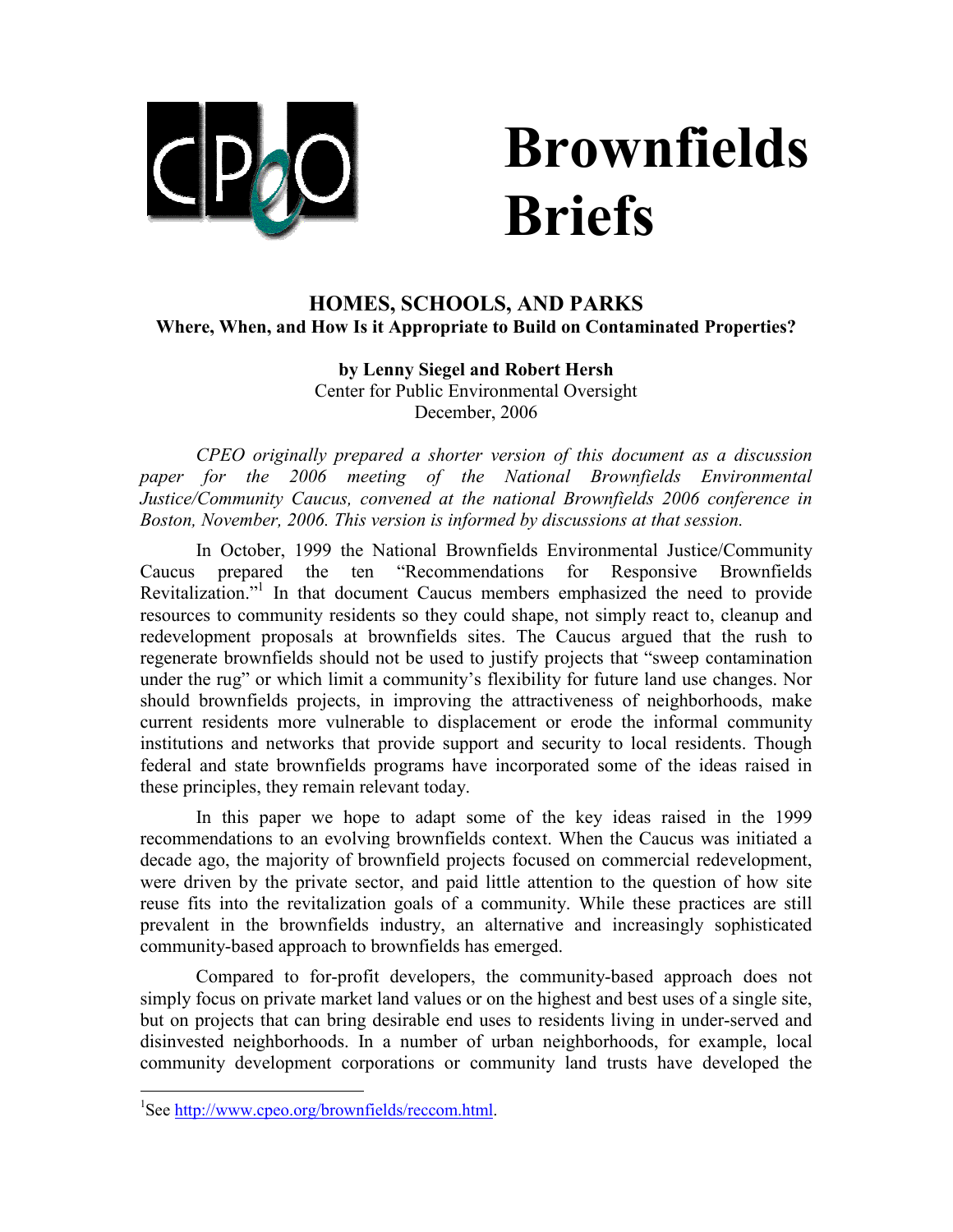expertise to acquire brownfield properties and successfully build much needed affordable housing for local residents; in other cases, non-profits have managed to transform brownfield parcels into playgrounds and parks, linking neighborhoods with rivers and other amenities that have been more or less "off the map" for a generation; and in urban neighborhoods across the country, community groups have participated in discussions with school district officials about the suitability of building schools on brownfields.



Planned affordable housing site on Communipaw Avenue, Jersey City, New Jersey

And yet, despite the growing significance of affordable housing, schools, and park projects in the brownfields context, there is little consensus on where, when, and how it is appropriate to build these community sanctioned uses on contaminated properties. The question is not simply a technical matter of how clean is clean. The larger issue is how should community-based redevelopment efforts balance the relationship between the need for streamlined, less costly remediation and environmental protection in the long term. What are the justifications for these tradeoffs and how should these decisions be made? And if bargaining in brownfields revitalization becomes more pervasive as communities attempt to transform contaminated properties into desirable public uses schools, parks, and affordable housing—how should community members advocate for the public interest in preserving more stringent environmental standards and maintaining adequate controls over residual contamination?

To ground the discussion in more concrete examples, we have identified four contamination scenarios that are illustrative of cases emerging in the field:

• Closed landfills containing a fraction of hazardous wastes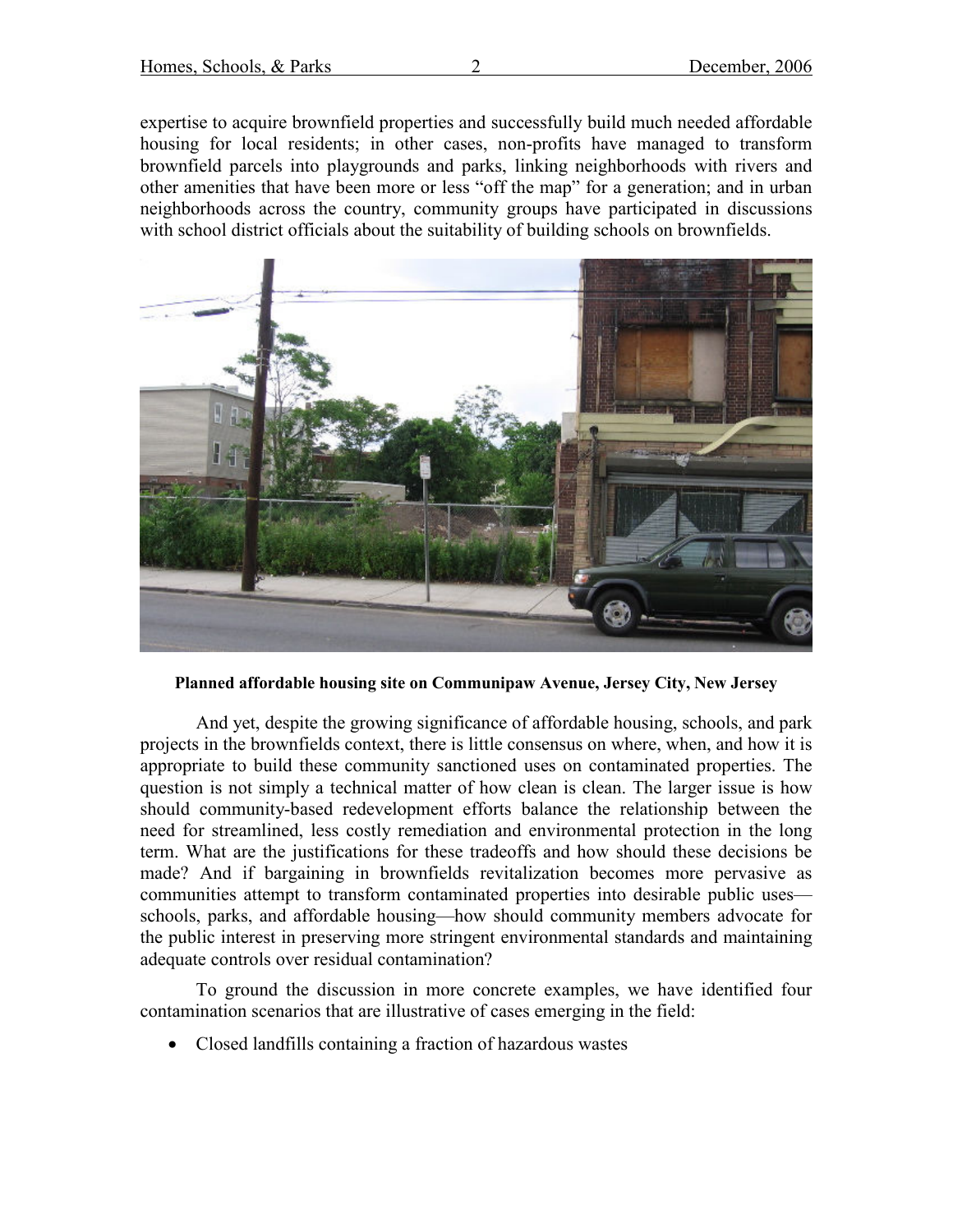- Properties where vapor intrusion is likely—that is, with volatile organic compounds, in shallow soil or groundwater, that are likely to migrate into overlying structures
- Sites where only the soil is contaminated with persistent contaminants such heavy metals or PCBs
- Former manufactured gas plants that contain carcinogenic coal tars

## CLEANUP APPROACHES

## 1) Landfills and Old Dumps

There are some 3,000 operating landfills and over 10,000 old municipal dumps across the country. They range in size from a few acres to hundreds of acres, and over the last decade many have been redeveloped for a variety of uses. Landfills are generally unsuitable locations for the construction of homes and schools. Not only is there a risk of eventual exposure to buried toxic substances, but landfills release methane—a fire hazard—and are subject to subsidence. The possible burial of containerized wastes means that potential hazards may remain for exceptionally long times.



Keith Middle School, built on an old dump in New Bedford, Massachusetts

On the other land, it may be appropriate to develop parks on former landfills, as long as the nature and extent of contamination has been fully characterized to the satisfaction of the community. Local residents and other parties involved in developing a park on an old landfill need to know what's in the landfill or dump and whether or not the disposed wastes are hazardous. In some urban neighborhoods, the lack of open space and playgrounds is itself an environmental injustice and has consequences for the community's health and quality of life; so the question community groups need to ask is not do we build or not build a park on a landfill, but given the contamination, what mitigation measures can be used to help build parks that pose minimal risks.

Capping should be sufficiently complete and robust to prevent human or ecological exposure to contamination. Capping should also be designed to prevent the leaching of liquids, and vapor collection systems should minimize the release of methane and toxic vapors. Long-term management, reinforced by funding and continuing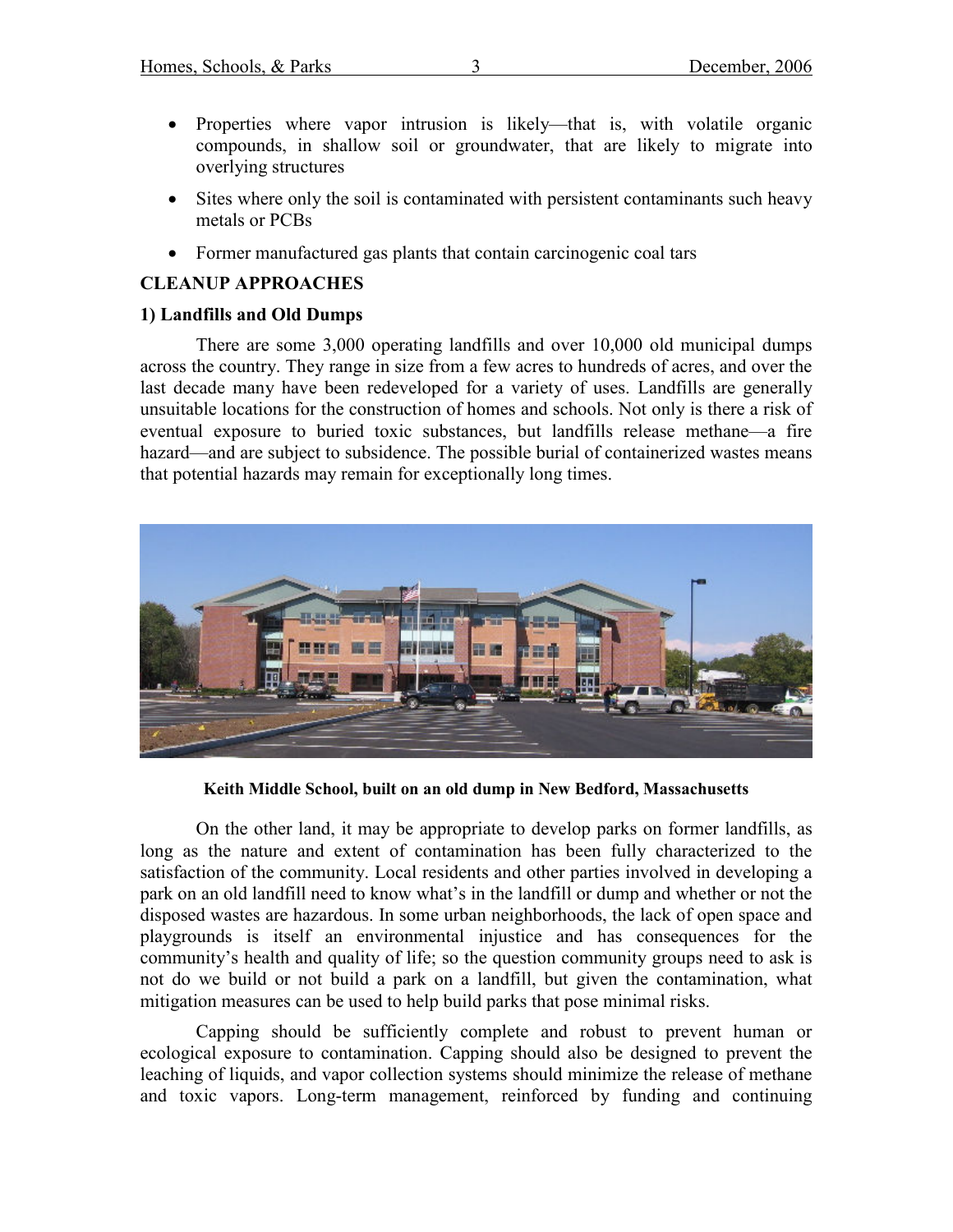regulatory enforcement, including institutional controls, may be necessary to ensure that burrowing animals, vegetation, and human activity do not damage the integrity of the cap. Gas collection systems not only control emissions, but they create the option of converting methane gas into heat or electricity, in turn establishing a funding stream to support long-term site management.



Melissa Street park site, Providence, Rhode Island

#### 2) Potential Vapor Intrusion Sites

It is much easier and less expensive to investigate and remediate vapor intrusion before buildings are constructed, and it's much easier and less expensive to build mitigation, such as vapor membranes or ventilation/depressurization systems, into the original design of structures, rather than to retrofit.

The current extent of contamination, as well as its anticipated fate and transport, should be understood before structures are sited and designed. In addition, shallow contamination should be removed, or systems should be in place to reduce contamination quickly to remedial action objectives. Mitigation designed to reduce indoor exposures below health-based standards should be incorporated into each new building.

Regular monitoring should prove those levels are being achieved once the buildings are completed, beginning with sampling prior to occupancy. Long-term management, reinforced by funding and continuing regulatory enforcement, including institutional controls, should be used to maximize the extent of effectiveness.

Homes and schools should only be built on likely vapor intrusion sites where there are no safer alternatives. Furthermore, current trends in toxicology suggest that standards for common volatile compounds are likely to be tightened. Therefore, mitigation should err on the side of caution. That is, it should drive projected exposures down to at least an order of magnitude below current regulatory standards.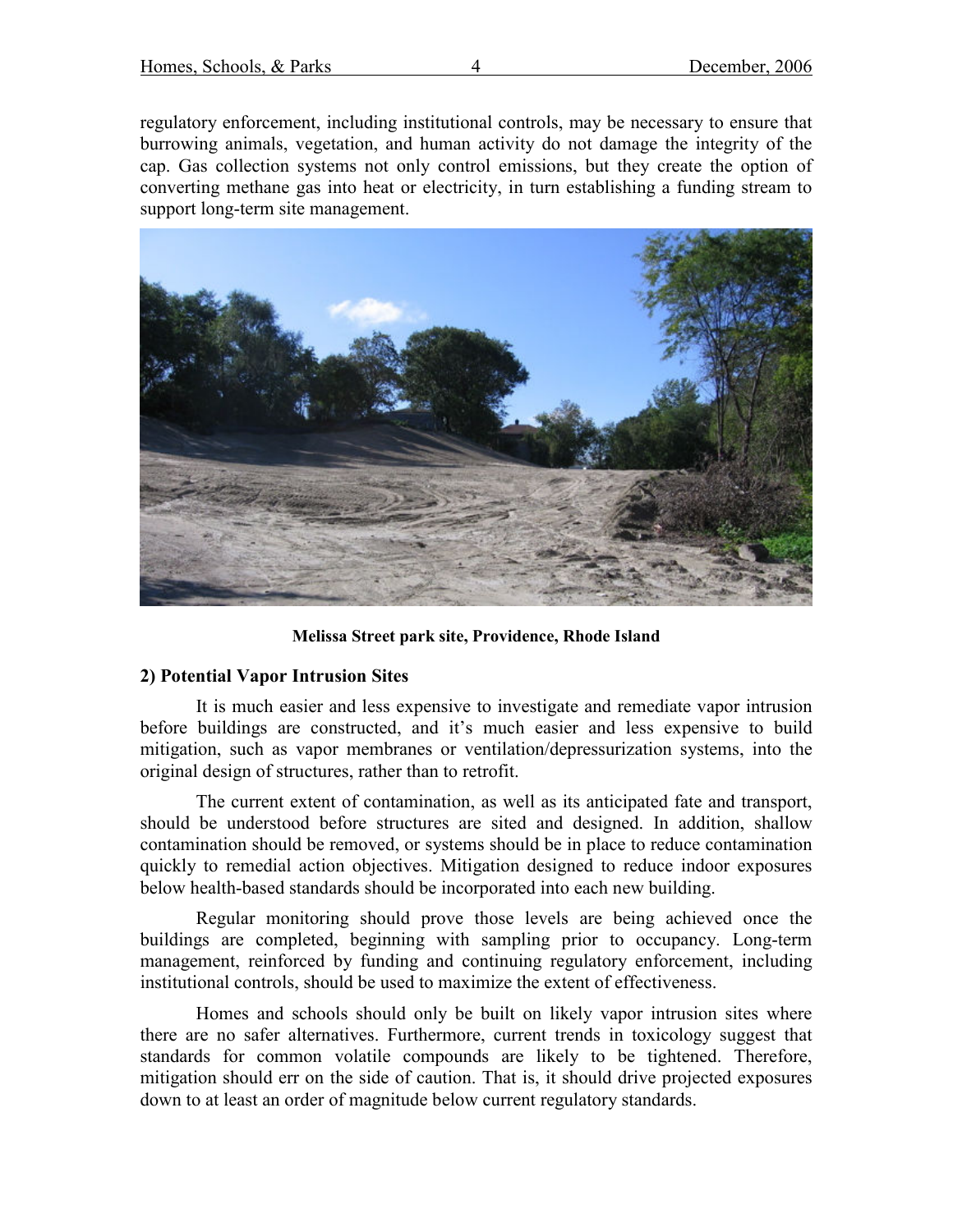Vapor intrusion—the migration of toxic vapors into buildings—is by definition not an issue for open space, but the absence of regularly occupied structures is not a reason to avoid the cleanup of subsurface contamination.

#### 3) Contaminated Soil

In some cases, it may be acceptable to build schools, homes, and parks on property where unacceptable concentrations of heavy metals and other persistent contaminants remain in soil even after excavation and treatment. Such sites must first be fully characterized, and residual contamination should be consolidated in areas where there is no opportunity for human contact, such as under parking structures. The potential for leaching—the migration of soil contamination into groundwater or surface water—as well as the potential exposure of ecological receptors, should also be addressed.

Wherever contamination is left in place at levels that should not allow unrestricted use and unlimited access, institutional controls should be built into decision documents, be subject to public comment, and supported with both funding and enforcement authority. The decision document should specify what set of factors should trigger action to revisit institutional controls and which entities are responsible for monitoring and reporting on the effectiveness of institutional controls. But institutional controls—that is, paper restrictions—should not be relied upon as the sole measure in preventing people from gardening or farming on land with unsafe levels of persistent or other bioavailable contaminants.

#### 4) Manufactured Gas Plants

Manufactured gas plants (MGPs) were introduced in the US in the mid-1850s and were used to produce gas for lights, heating, and cooking. They produced thousands of tons of waste, which were normally buried on-site. These wastes contained carcinogenic coal tars and a host of polycyclic aromatic hydrocarbons (PAHs), including benzo(a)pyrene and naphthalene, and volatile organic compounds such as benzene, toluene, and xylene. Many of the tars found at MGP sites are quite fluid and are likely to migrate through soils, dissolve in groundwater, and appear at different locations from where they were originally disposed.

At the time when natural gas pipelines were introduced in the 1950s, an estimated 3,000 to 5,000 MGP sites had been constructed across the country. A hundred years ago, MGPs were often built on the outskirts of cities, but a vast quantity of these sites are now located in densely populated neighborhoods. Many of these MGPs were owned by companies which were predecessors of large, modern gas and electric utilities. As these utilities evolved, many gave away or sold their MGP sites to local governments. A large number of these sites, with little cleanup—and often no knowledge of the prior use have been used for parks, public housing. and schools. In some cases, community groups involved in restoring greenways or urban rivers or rehabilitating dilapidated parks have, unexpectedly, uncovered extensive contamination from former MGP sites.

Typically remediation at MGP sites requires excavation and off-site disposal of soils containing unacceptable levels of semi-volatile organic compounds (SVOCs) and volatile organic compounds (VOCs), as well as visible tar. The current extent of contamination, as well as the anticipated fate and transport, should be understood before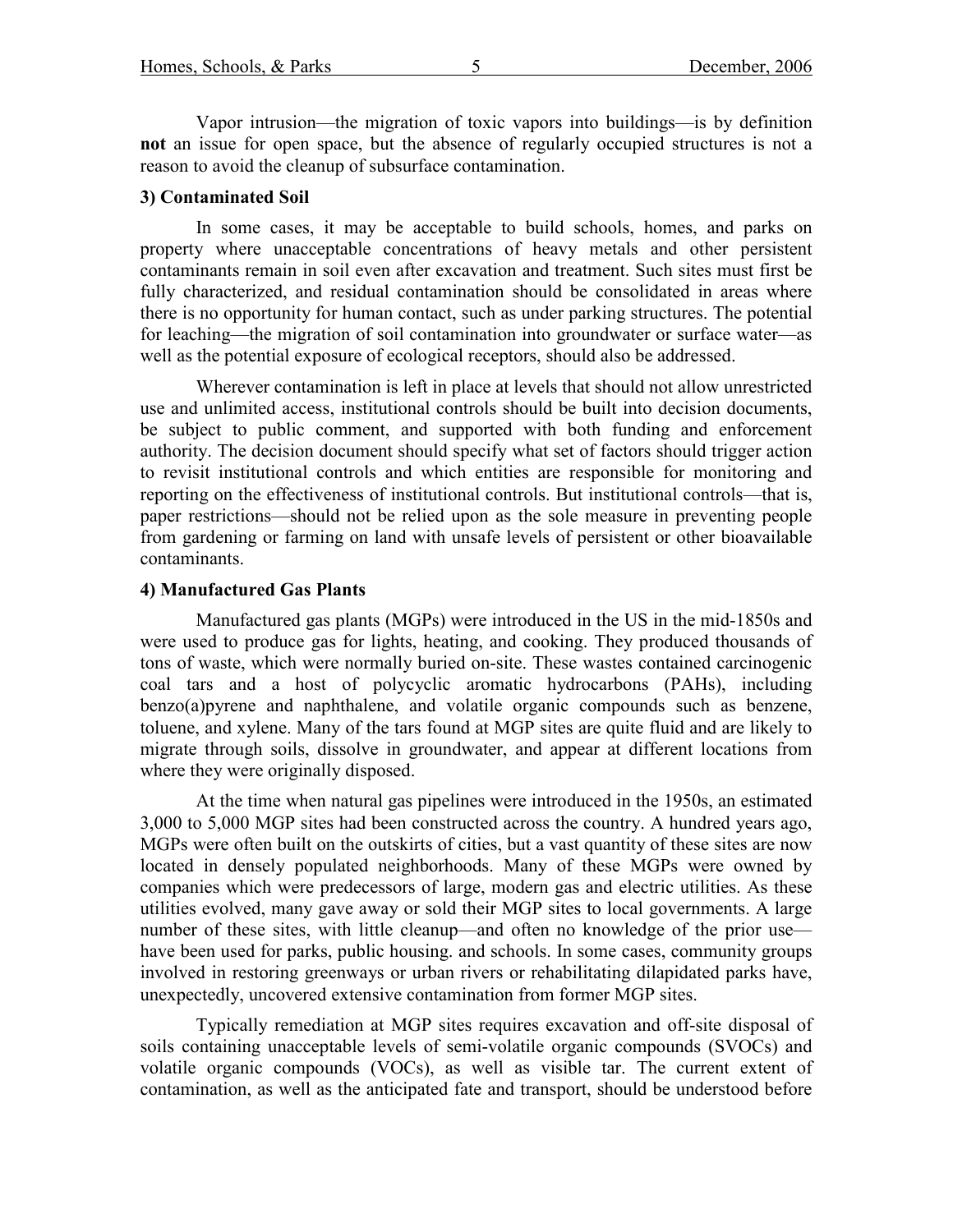the development footprint is determined. At some MGP sites, to reduce remedial costs and to keep projects viable, material from the site is used to backfill excavations. If this is proposed, backfill material should be tested for contamination and meet cleanup criteria for VOCs and SVOCs and other contaminants. Clean fill should be used to complete remedial construction. Though such cleanups may be expensive, if the ownership in the MGP sites can be traced to an existing utility, that utility should share some responsibility for remediation.

### ADDRESSING RESIDUAL CONTAMINATION

Many brownfield projects leave some level of contamination in place rather than treat or entirely remove it. During the last decade, institutional controls (ICs) such as easements, zoning restrictions, and permits have been used increasingly at redevelopment sites. Institutional controls, as an alternative to full remediation, often appeal to parties responsible for cleanups because they appear to cost less yet promise to block exposure pathways. But, as many of the people who are at risk of exposure point out, the technical adequacy of a remedy becomes dependent upon a number of non-technical factors such as the efficacy of local government administration, the ability of a land registry office to maintain its deed records in good order, the adequacy of funding and shared resources to monitor IC compliance, and the ability and willingness to enforce ICs and, if need be, to revise remedies.

Given this complexity and the stakes involved, community activists have criticized the use of institutional controls on three fronts. First, ICs constitute extremely blunt instruments when they are applied to the task of preventing exposure to contaminated soil or water, particularly when the authority to enforce them (through zoning restrictions and proprietary controls such as easements) are delegated to local agencies or private parties with little interest or power to enforce them. Second, systems to track and monitor ICs are anything but robust. Few state and local governments have conducted IC audits to determine the rate of non-compliance or to examine the conditions that lead to IC failures. And third, the long term costs of monitoring ICs is uncertain and typically there is no dedicated funding to monitor, inspect, enforce, and inform the public about the viability of ICs over the long term. Indeed, if the long-term costs of complying with ICs were better understood, there might be more emphasis placed on cleanup rather than containment remedies.

From the perspective of community-based organizations, what is an effective system for monitoring and enforcing ICs? Clearly, the long range goal of such a system is not simply to create an inventory of what types of ICs are in use and which parties are responsible for implementing them, but to help target resources at those sites that for various reasons are likely to shift out of compliance and where the consequences of IC failure to public health and the environment are most acute. For example, a communitybased organization could push for a neighborhood IC overlay district, funded from a cleanup settlement, to educate local residents within the overlay district about the need to comply with ICs and to set up a public health protocol to assess how well the ICs are preventing human exposure to residual contamination.

A model IC compliance program would thus help both regulators and the public clarify conditions under which existing ICs are likely to work, and under which